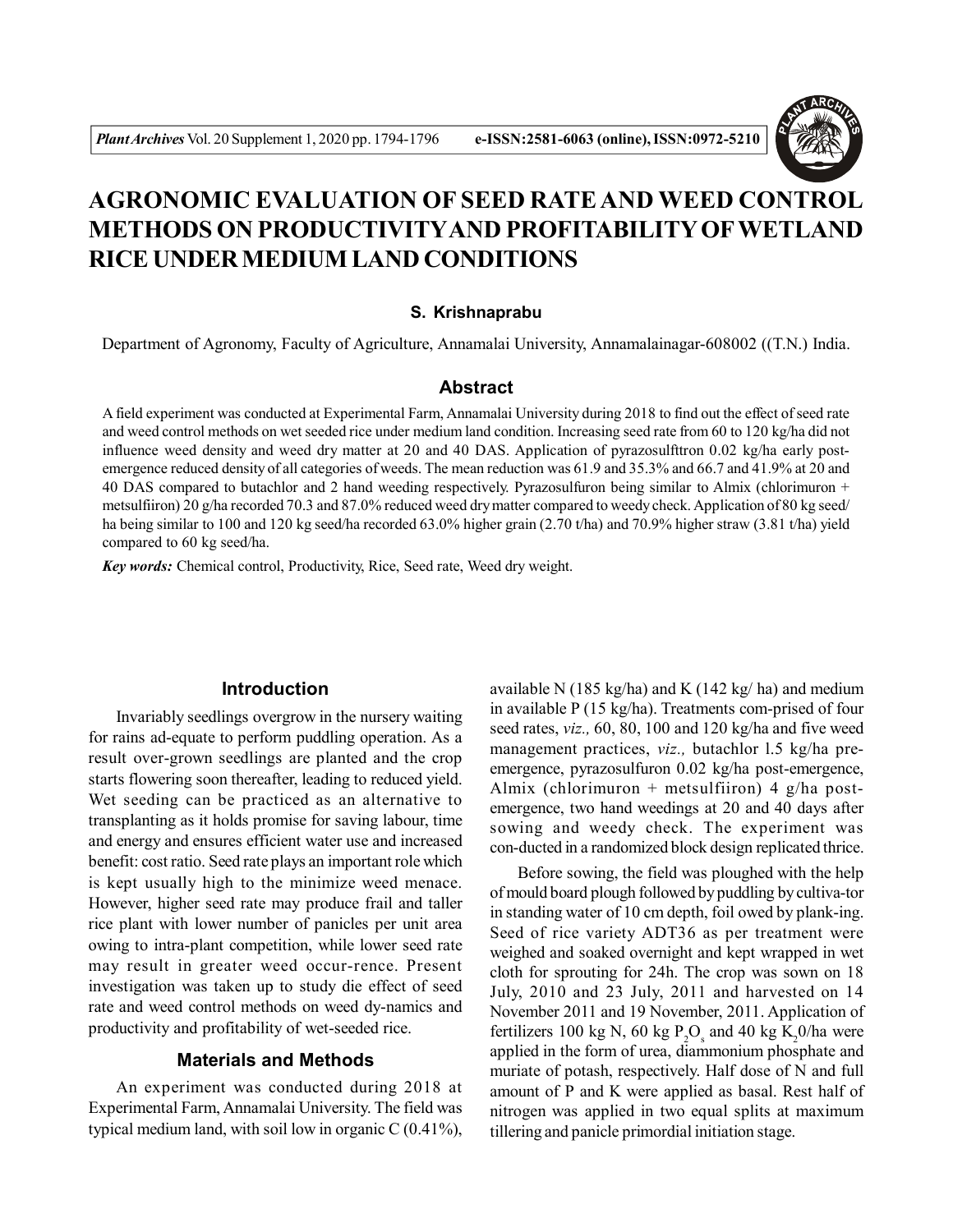|                           | Weed count $(no./m^2)$ |            |                  |                  |                 |                 |                  | Weed dry      |  |  |
|---------------------------|------------------------|------------|------------------|------------------|-----------------|-----------------|------------------|---------------|--|--|
| <b>Treatment</b>          | <b>20 DAS</b>          |            |                  | <b>40 DAS</b>    |                 |                 | weight $(g/m^3)$ |               |  |  |
|                           | <b>Narrow</b>          | <b>BLW</b> | <b>Sedges</b>    | <b>Narrow</b>    | <b>BIM</b>      | <b>Sedges</b>   | <b>20 DAS</b>    | <b>40 DAS</b> |  |  |
| Seed rate (kg/ha)         |                        |            |                  |                  |                 |                 |                  |               |  |  |
| 60                        | 17                     | 18         | 3                | $\overline{12}$  | $\overline{30}$ | $\overline{12}$ | $\overline{7.8}$ | 11.2          |  |  |
|                           | (305)                  | (388)      | (15.7)           | (158)            | (967)           | (179)           | (67.5)           | (166)         |  |  |
| 80                        | 15                     | 16         | 3.1              | 11               | 29              | 12              | 7.1              | 10.3          |  |  |
|                           | (264)                  | (326)      | (13.2)           | (120)            | (910)           | (178)           | (53.4)           | (137)         |  |  |
| 100                       | 15                     | 16         | 2.4              | 10 <sup>10</sup> | 29              | 12              | 6.8              | 10.5          |  |  |
|                           | (226)                  | (311)      | (7.68)           | (118)            | (889)           | (175)           | (48.3)           | (136)         |  |  |
| 120                       | 13                     | 14         | 2.2              | 11               | 29              | 12              | 5.9              | 10.5          |  |  |
|                           | (174)                  | (235)      | (6.14)           | (150)            | (867)           | (175)           | (36.4)           | (134)         |  |  |
| $LSD(P=0.05)$             | NS                     | ${\rm NS}$ | NS               | <b>NS</b>        | <b>NS</b>       | <b>NS</b>       | <b>NS</b>        | <b>NS</b>     |  |  |
| Weed control method       |                        |            |                  |                  |                 |                 |                  |               |  |  |
| Butachlor 0.5 kg/ha       | 14                     | 18         | 3.6              | 12               | 29              | 14              | 6.41             | 13.8          |  |  |
|                           | (208)                  | (366)      | (13)             | (150)            | (844)           | (213)           | (41.7)           | (201)         |  |  |
| Pyrazosulfuron 0.20 kg/ha | 12                     | 7.7        | 0.8              | 11               | 23              | 6.6             | 5.2              | 6.5           |  |  |
|                           | (152)                  | (71.1)     | (0.3)            | (141)            | (580)           | (59)            | (27.4)           | (46.2)        |  |  |
| Almix4 g/ha               | 14                     | 14         | 1.9              | 14               | 26              | 9.7             | 5.9              | 8.8           |  |  |
|                           | (201)                  | (262)      | (4.6)            | (188)            | (747)           | (123)           | (36.4)           | (85.1)        |  |  |
| Weed-free                 | 17                     | 18         | 3.5              | 4.9              | 34              | 11              | 7.51             | 49            |  |  |
|                           | (309)                  | (346)      | (16)             | (24)             | (1201)          | (117)           | (59)             | (24.7)        |  |  |
| Weedy cheek               | $\overline{18}$        | 23         | $\overline{3.8}$ | $\overline{13}$  | $\overline{34}$ | 19              | 9.53             | 18.9          |  |  |
|                           | (341)                  | (530)      | (19)             | (179)            | (1170)          | (371)           | (92.5)           | (358)         |  |  |
| $LSD(P=0.05)$             | NS                     | 10.2       | 2.5              | 5.4              | 9.6             | 7.6             | 2.9              | 7.6           |  |  |

**Table 1:** Effect of Seed rate and weed control methods on weed density in rice crop.

Data subjected to square root transformation. Original values are in parentheses.

# **Rssults and Discussion**

# **Weed growth**

The experimental field was infested with all three categories of weeds under six families. The total number of species were 12, out of which, *Echinochloa colona, Eleusine indica, Digitaria sanguinalis* and *Paspalum*

*distichum* among grasses, *Ludwigia parviflora, Sphellanthus acmella, Eclipta alba* and *Commelina benghalensis* among Bwad Leaved Weeds and *Cyperus iria, Fimbristylis milliaceae, Cyperus difformis, Kyllinga brevifolia* among sedges were present as major weeds in rice fields. Increasing seed rate from 60 to 120 kg/ha did not influence weed density and weed dry matter

**Table 2:** Yield attributes and yield of rice as influenced by seed rate and weed control methods.

| Treatment                 | Tillers/ $m^2$ |                  | Grains/panicle |                 | Yield (t/ha) |              | Cost of<br><b>Cultivation</b> | <b>Net</b><br><b>Returns</b> | B:C   |  |  |  |
|---------------------------|----------------|------------------|----------------|-----------------|--------------|--------------|-------------------------------|------------------------------|-------|--|--|--|
|                           | <b>Total</b>   | <b>Effective</b> | <b>Filled</b>  | <b>Unfilled</b> | Grain        | <b>Straw</b> | $(x10^{34}/ha)$               | $(x10^{34}/ha)$              | ratio |  |  |  |
| Seed rate (kg/ha)         |                |                  |                |                 |              |              |                               |                              |       |  |  |  |
| 60                        | 317            | 262              | 69             | 40              | 1.65         | 2.22         | 15.71                         | 7.25                         | 1.11  |  |  |  |
| 80                        | 396            | 337              | 93             | 40              | 2.70         | 3.80         | 16.19                         | 21.69                        | 1.97  |  |  |  |
| 100                       | 425            | 306              | 62             | 40              | 2.58         | 3.17         | 16.67                         | 18.39                        | 1.72  |  |  |  |
| 120                       | 380            | 283              | 54             | 38              | 2.17         | 2.80         | 17.15                         | 12.64                        | 1.33  |  |  |  |
| $LSD(P=0.05)$             | <b>NS</b>      | 73               | <b>NS</b>      | <b>NS</b>       | 1.02         | 1.45         |                               |                              |       |  |  |  |
| Weed control method       |                |                  |                |                 |              |              |                               |                              |       |  |  |  |
| Butachlor 0.5 kg/ha       | 365            | 262              | 61             | 40              | 1.99         | 2.62         | 15.65                         | 11.84                        | 1.39  |  |  |  |
| Pyrazosulfuron 0.20 kg/ha | 480            | 337              | 66             | 44              | 2.86         | 3.80         | 15.46                         | 2.21                         | 24.14 |  |  |  |
| Altnix 4 $g/ha$           | 420            | 306              | 63             | 42              | 2.32         | 3.20         | 15.20                         | 17.23                        | 1.79  |  |  |  |
| Weed-free                 | 365            | 283              | 61             | 36              | 2.82         | 3.56         | 20.90                         | 17.65                        | 1.32  |  |  |  |
| Weedy check               | 267            | 190              | 60             | 36              | 1.37         | 1.81         | 14.90                         | 4.09                         | 0.94  |  |  |  |
| $LSD(P=0.05)$             | 131            | 90               | <b>NS</b>      | <b>NS</b>       | 1.02         | 1.58         |                               |                              |       |  |  |  |